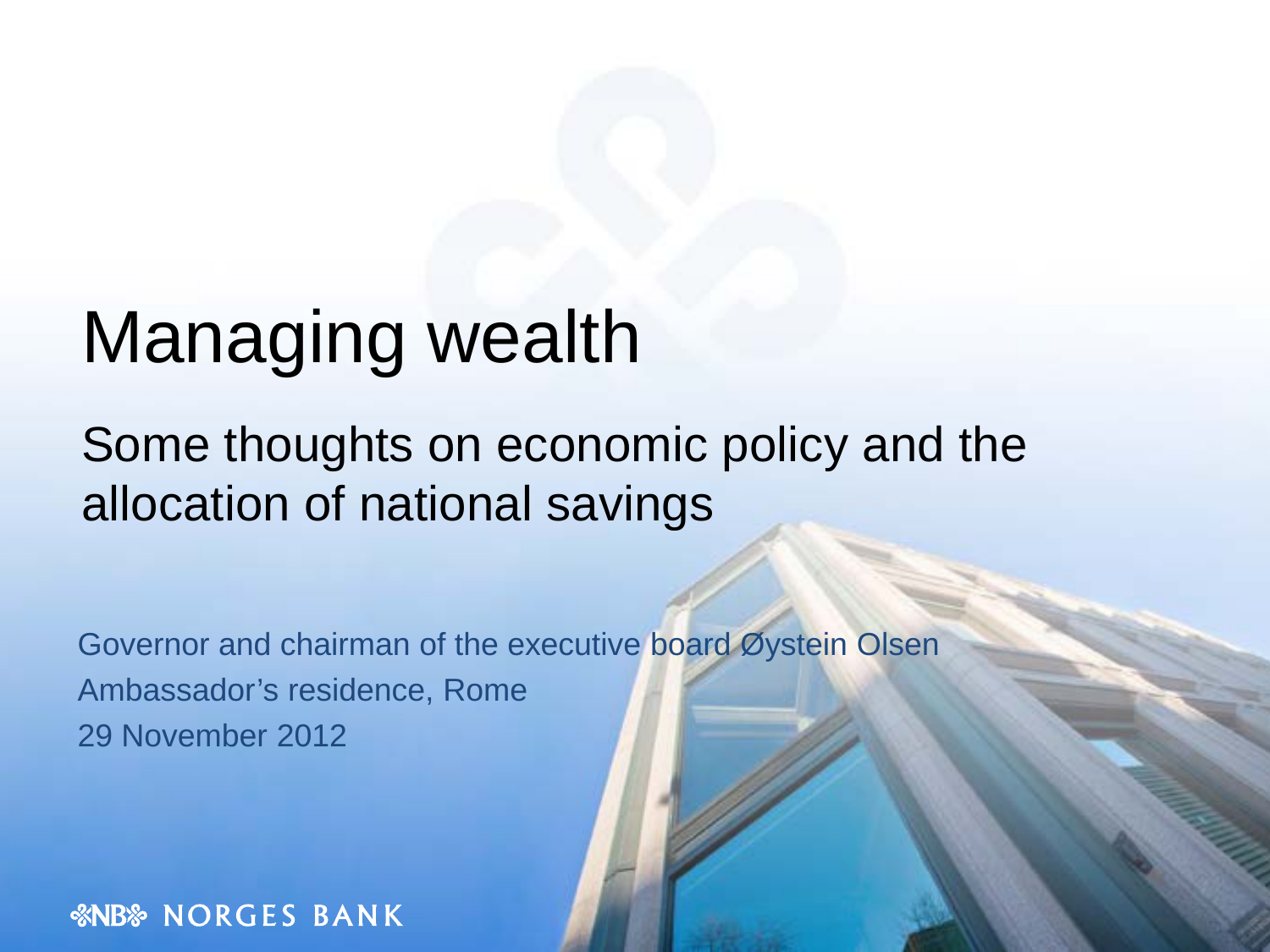*"(..) easy money is bad for you. It represents short-run gain that will be paid for in immediate distortions and later regrets."*

## David Landes: *The Wealth and Poverty of Nations,* 1998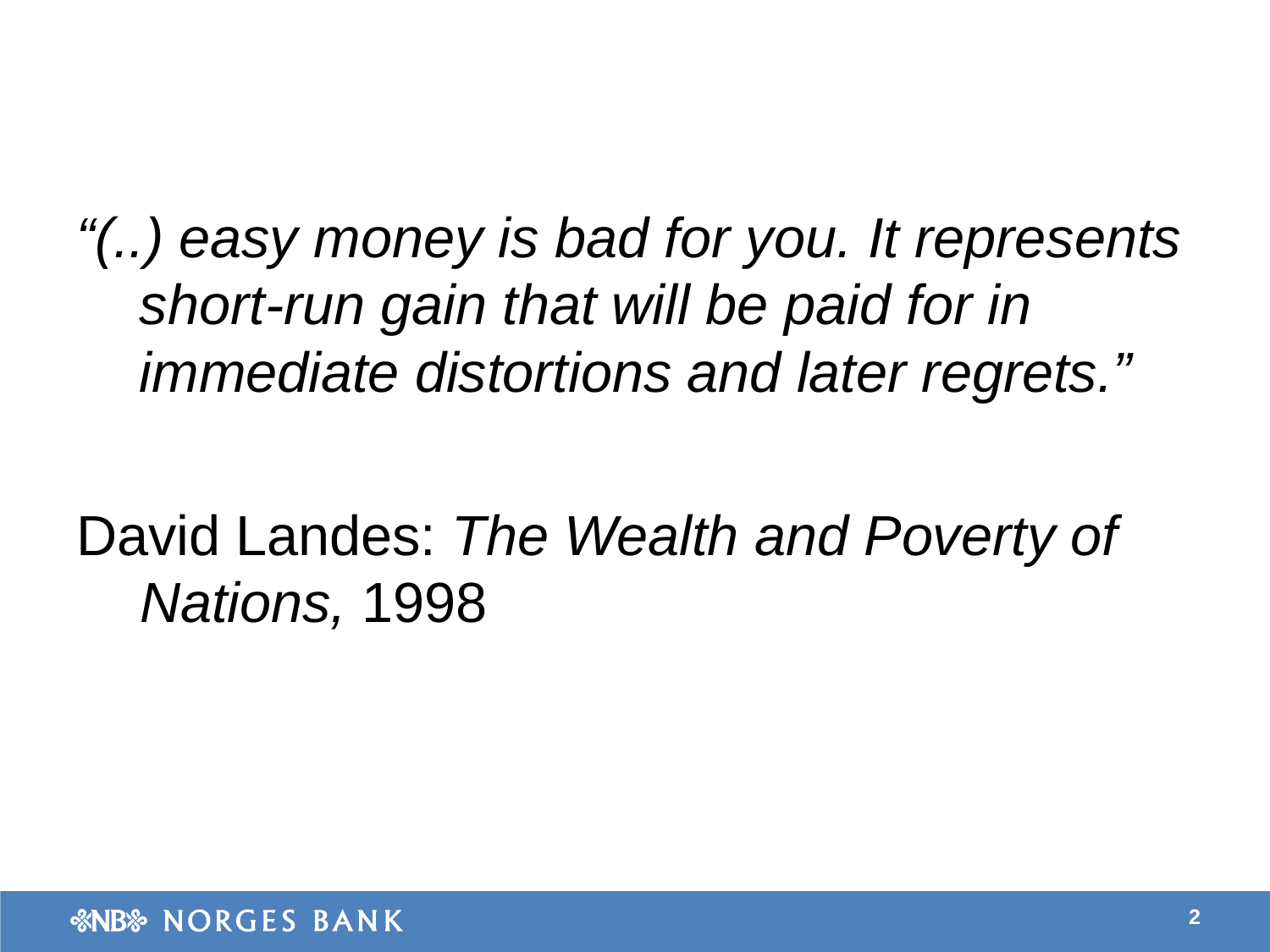### A boom-bust economy Output gap in Norway. Percent of trend-GDP



Source: Statistics Norway and Norges Bank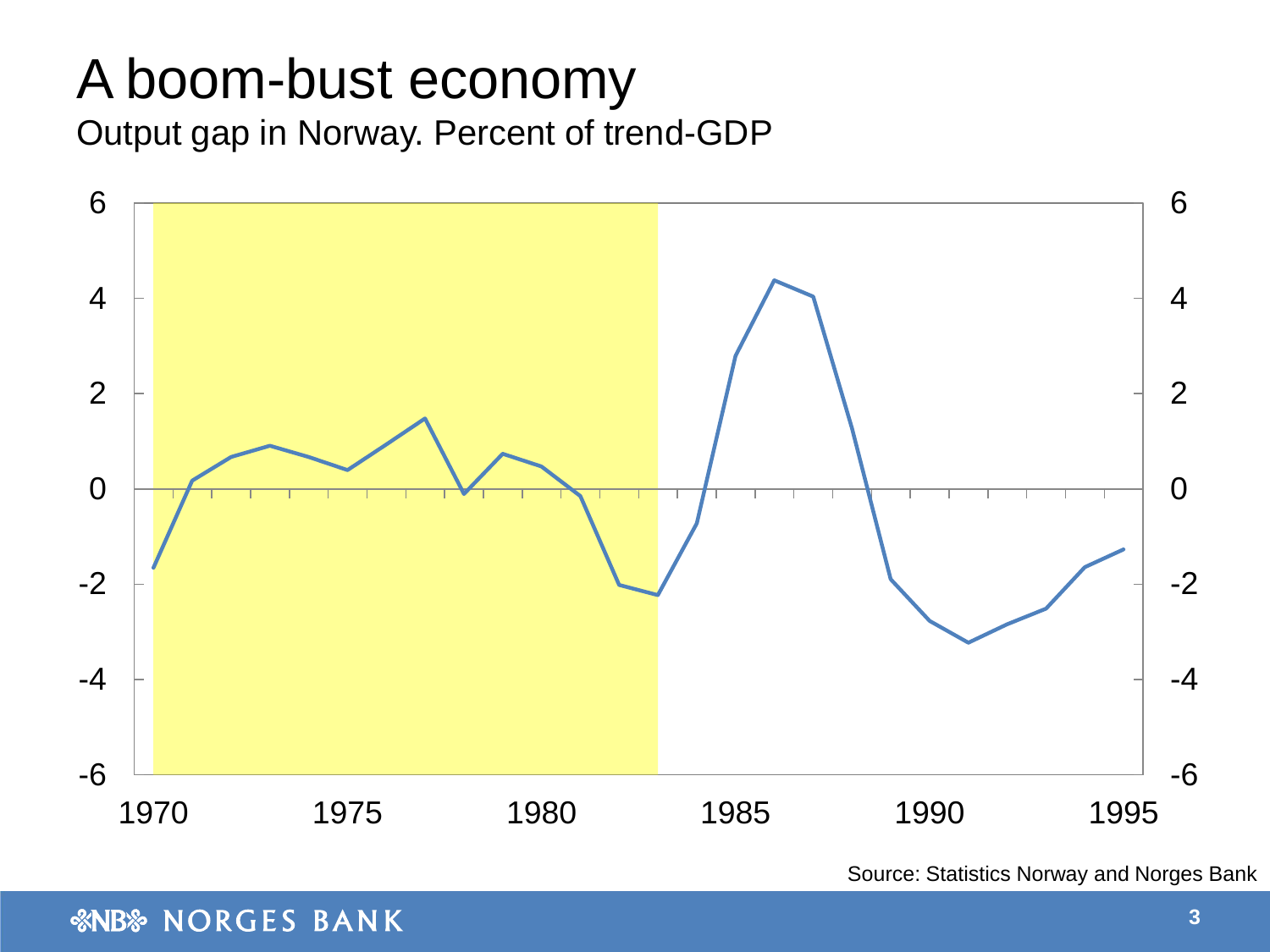## Large external deficits

Current account balance as percentage of GDP



Source: Statistics Norway and Norges Bank

*SNBS* NORGES BANK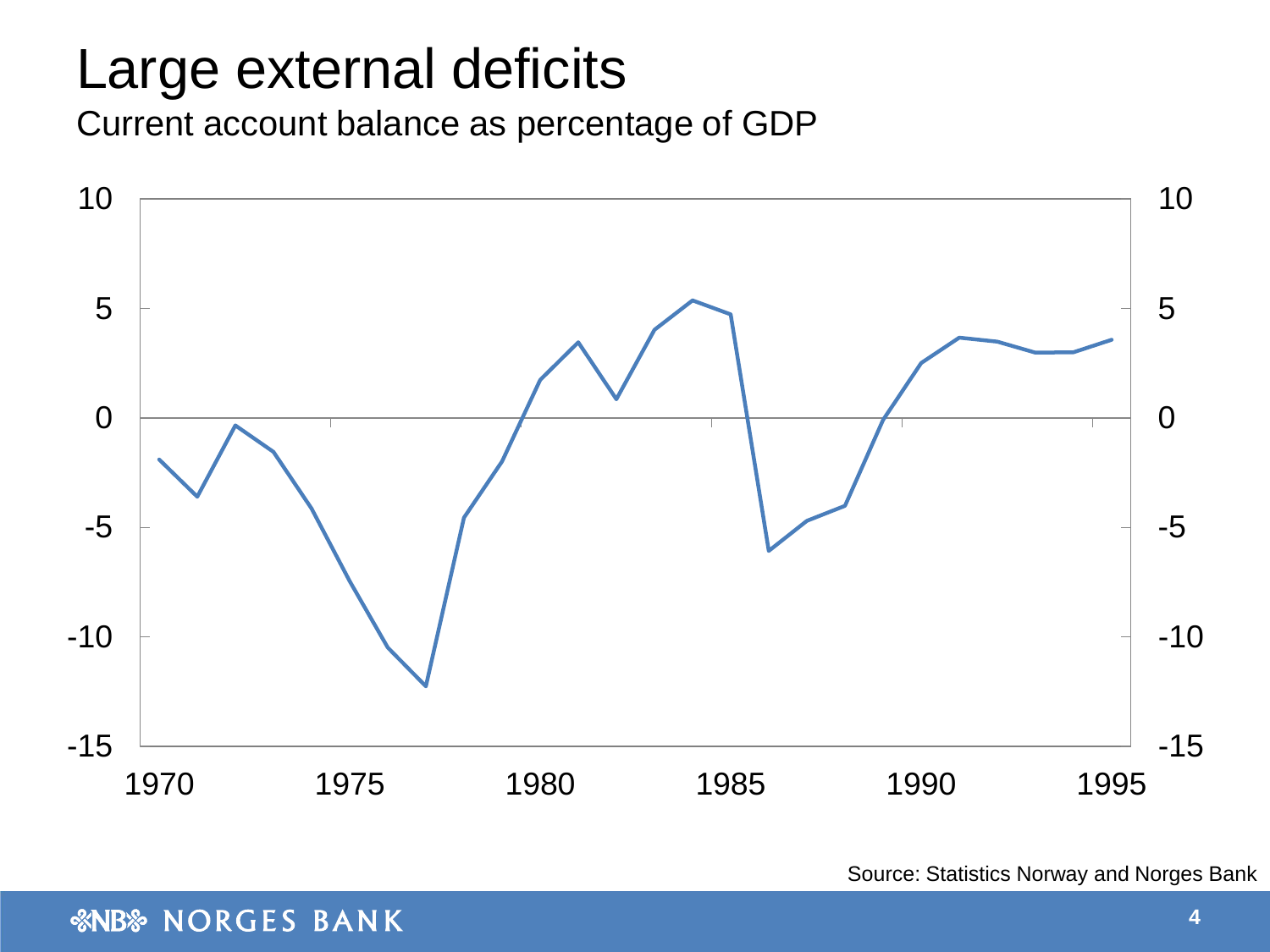### A boom-bust economy Output gap in Norway. Percent of trend-GDP



Source: Statistics Norway and Norges Bank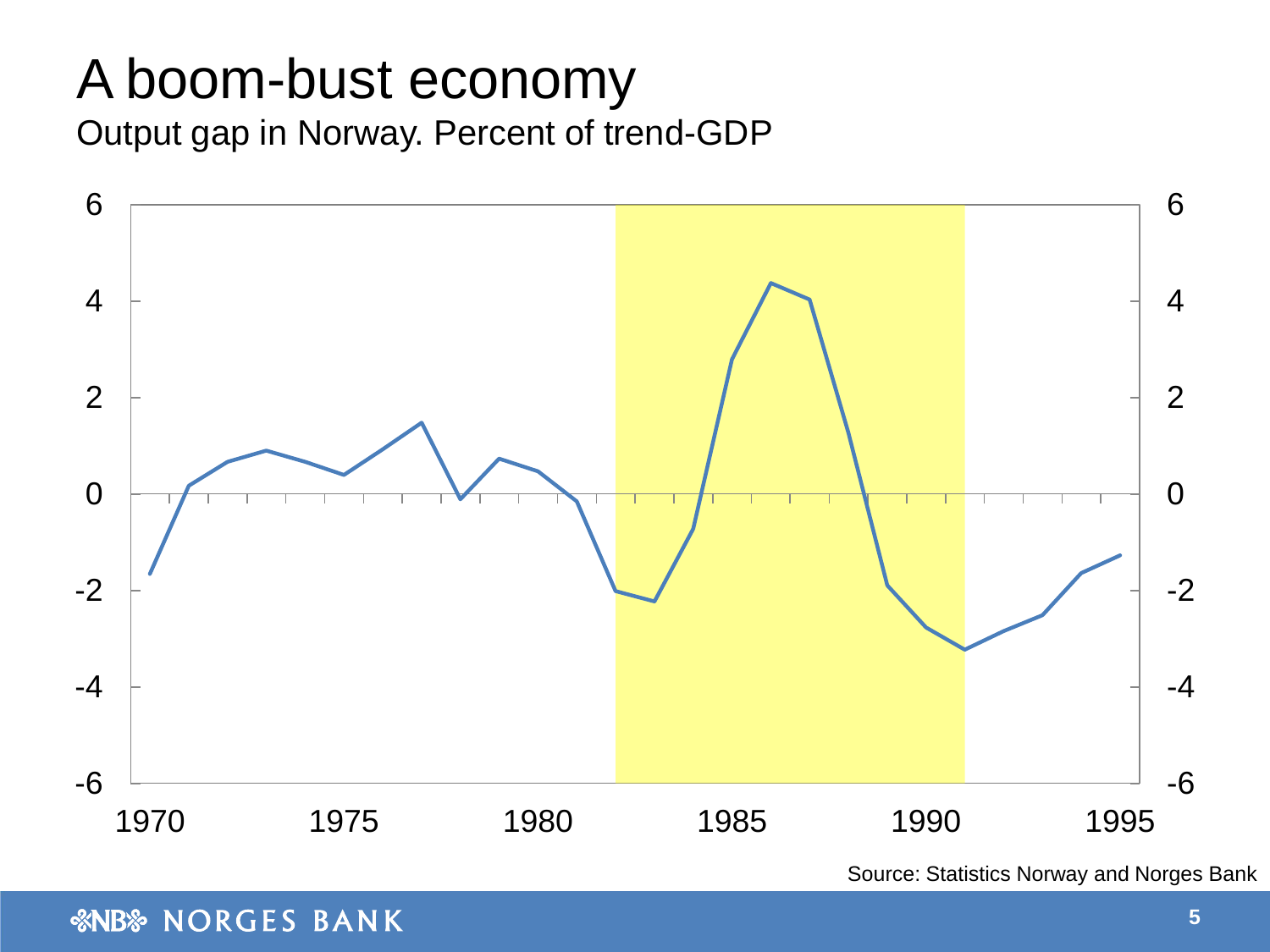### Measures were taken

- **Important reforms early 1990s:** 
	- Tax system
	- **Abolition of support for selective industries**
	- **Unions and employers**
	- **Establishment of the Government** Petroleum Fund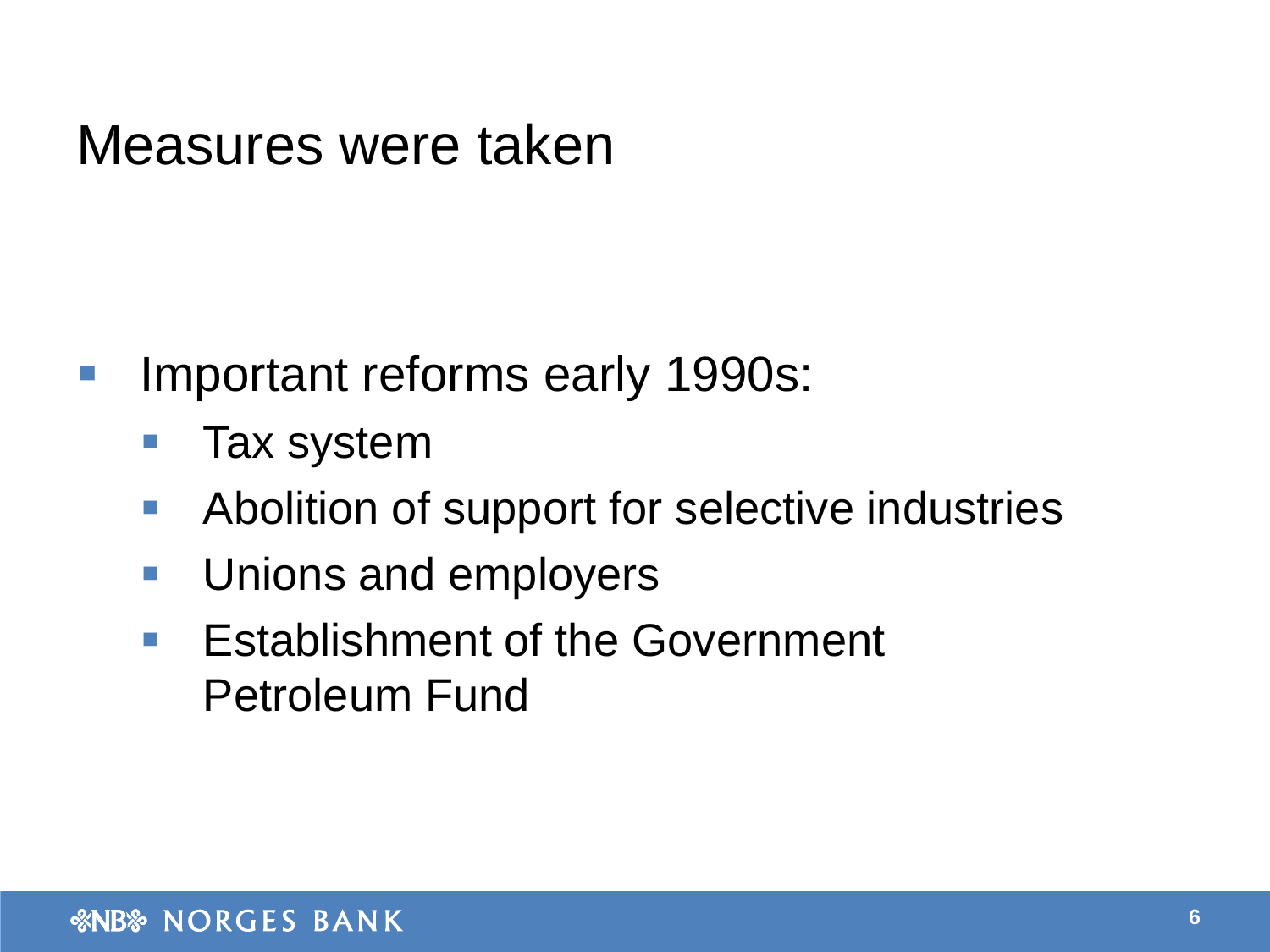### Two golden decades Annual change in GDP. Percent



Source: Statistics Norway and Norges Bank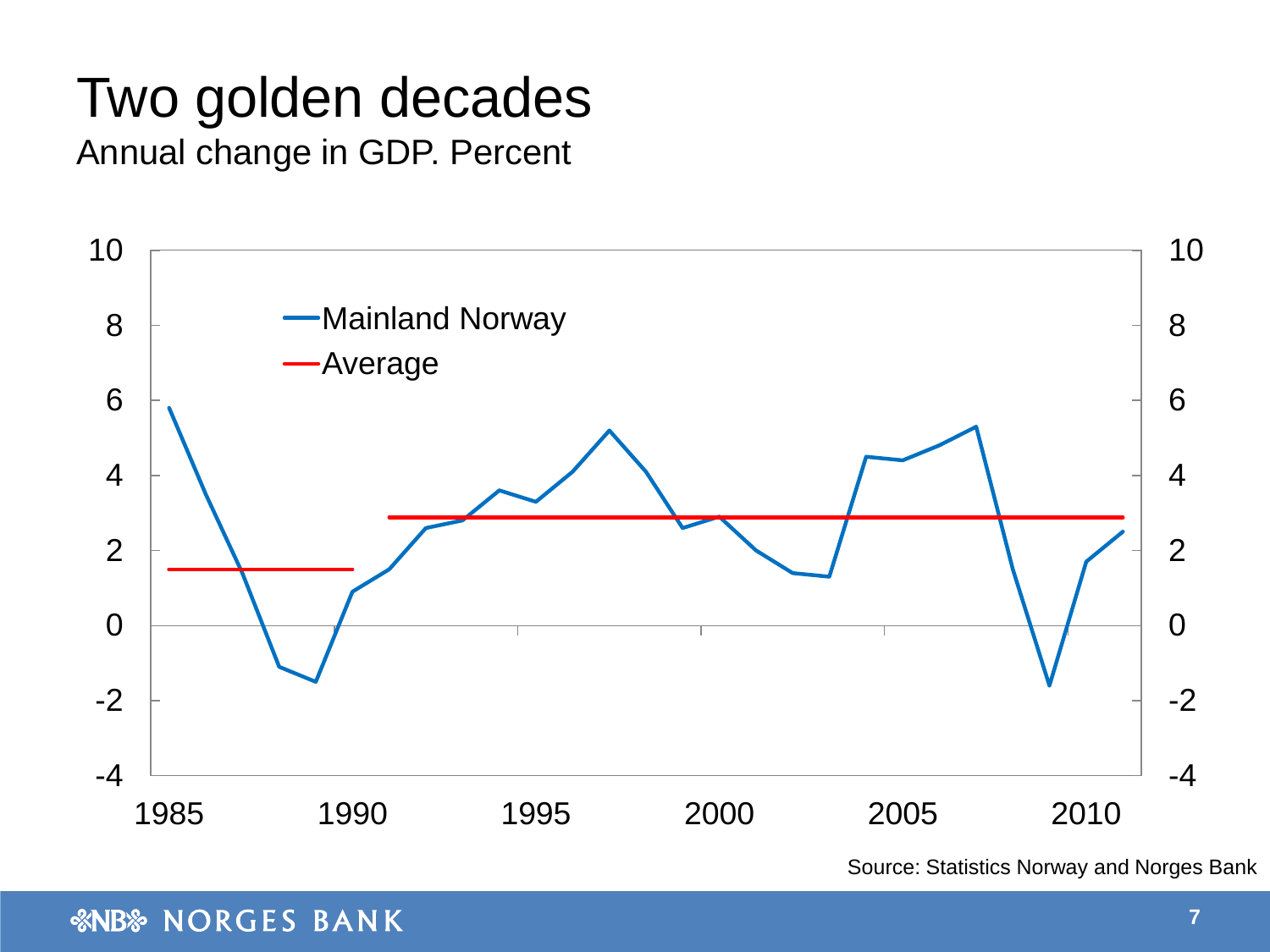## The fund mechanism

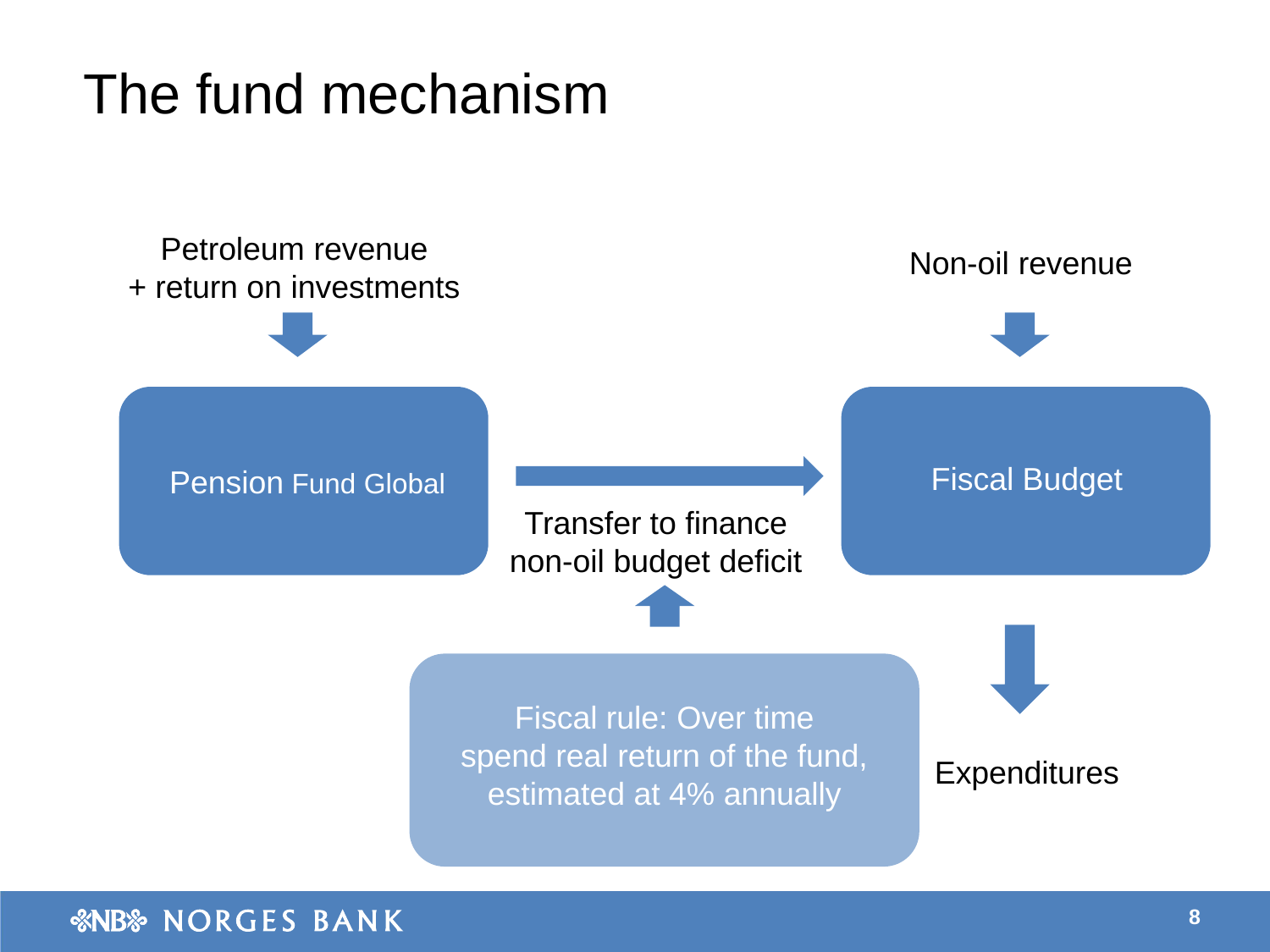## The cash flow grew rapidly

Government's net cash flow from the petroleum sector. EUR billions



Source: Ministry of Finance: National Budget 2013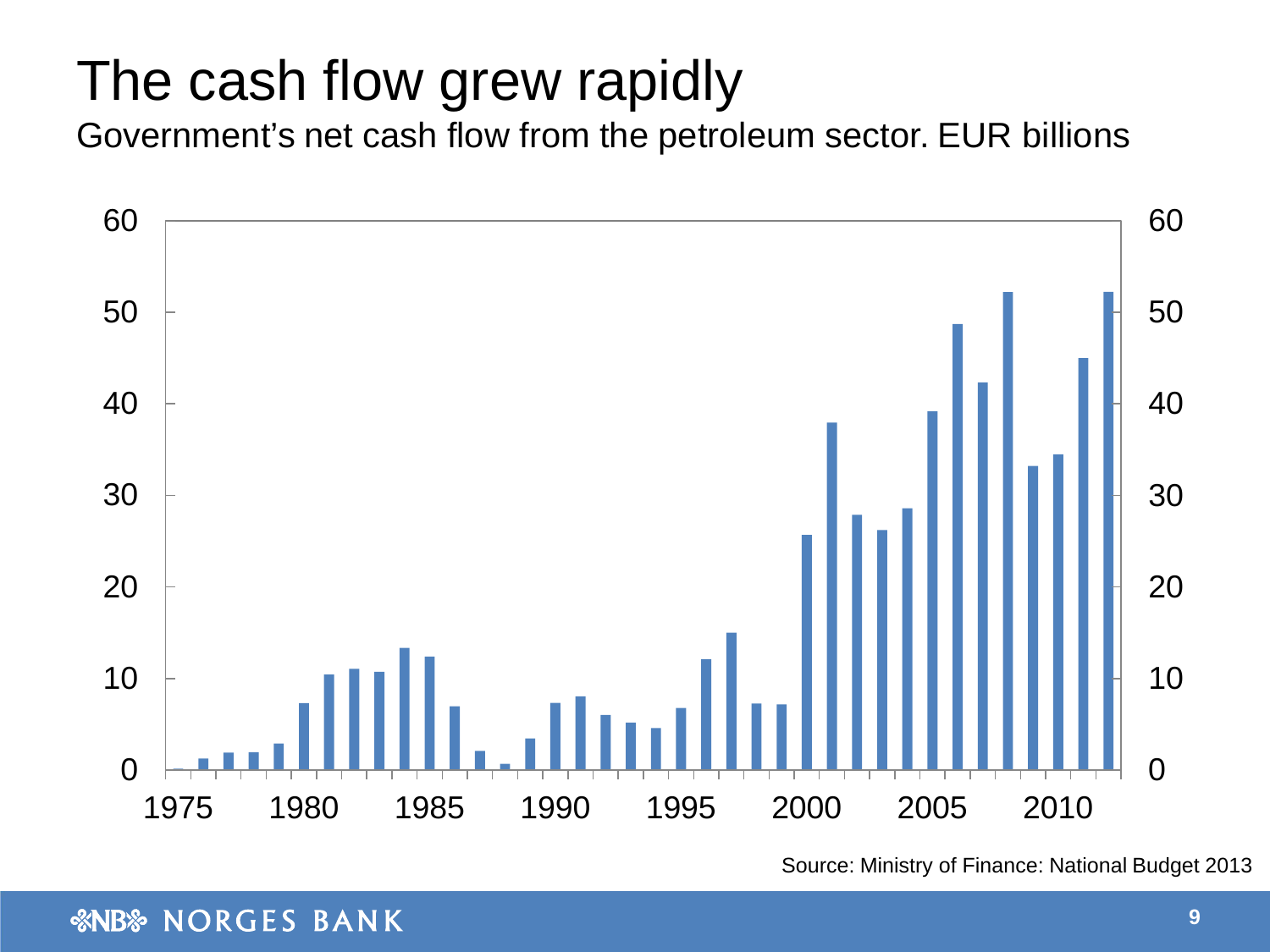# Key characteristics of the Fund

- **The fund is** 
	- **Large**
	- **long term**
	- with no fixed liabilities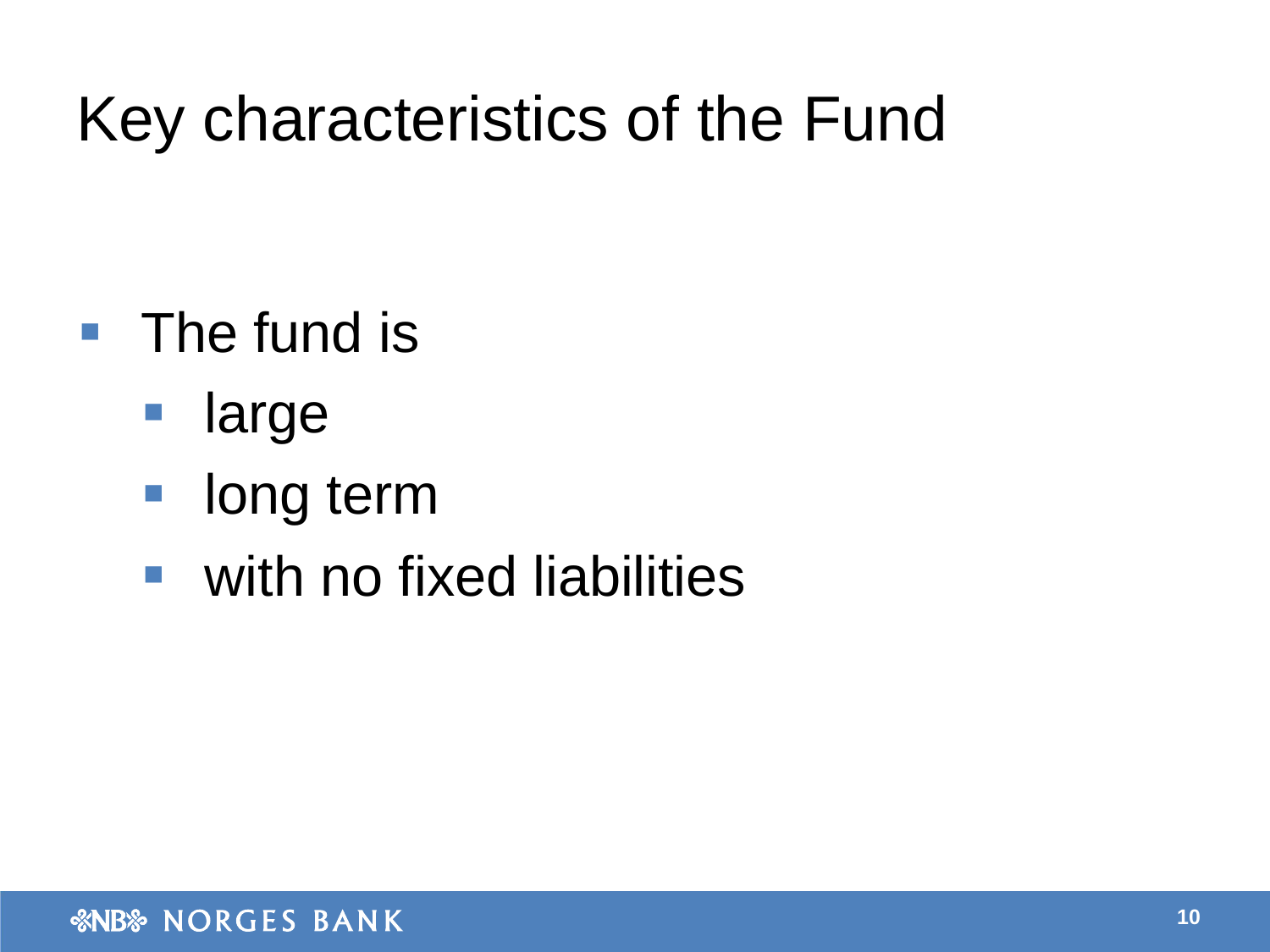## Considerable overweight in Europe

Average ownership interest in equity markets. Percent

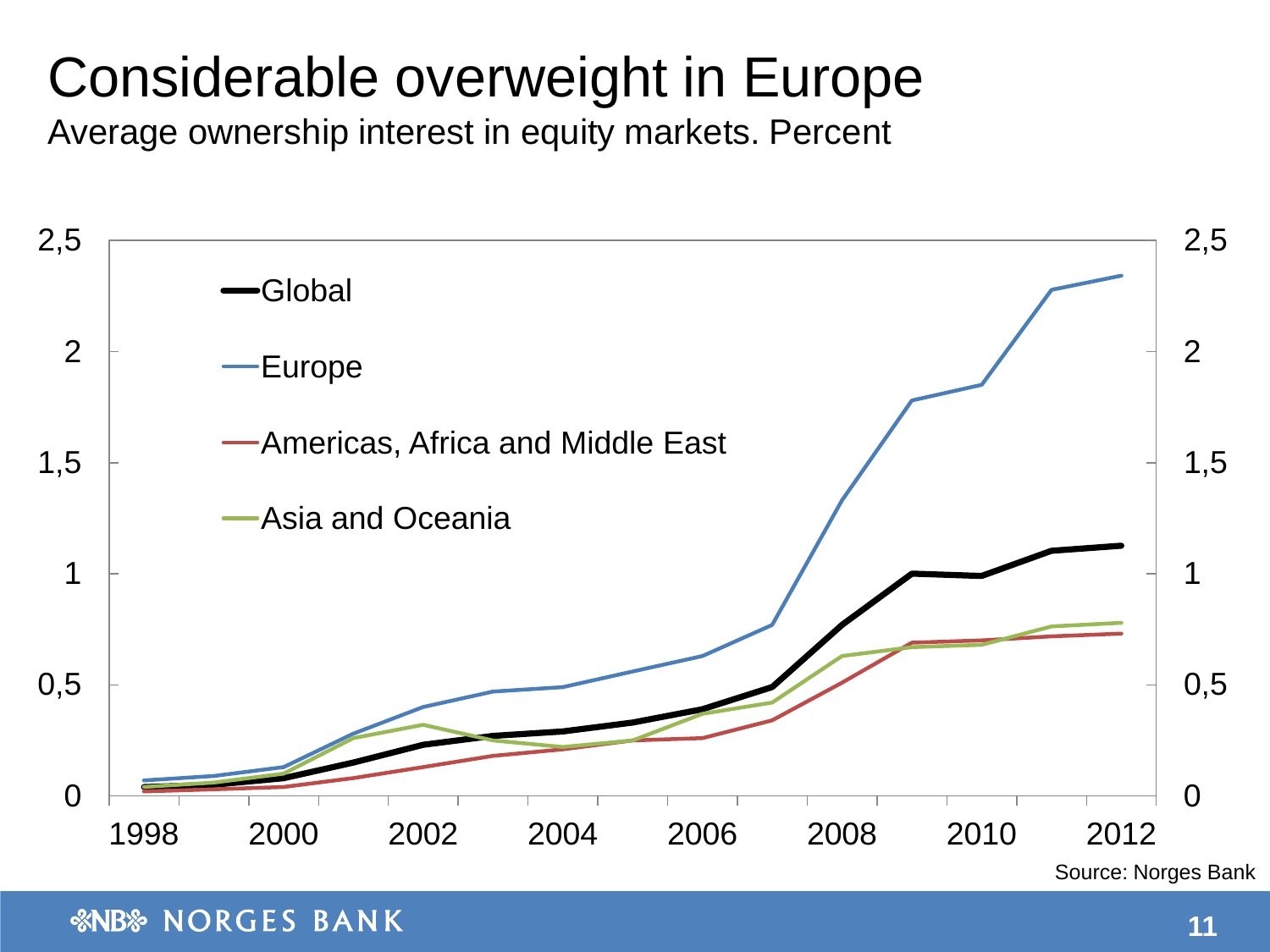## Changing the regional allocation

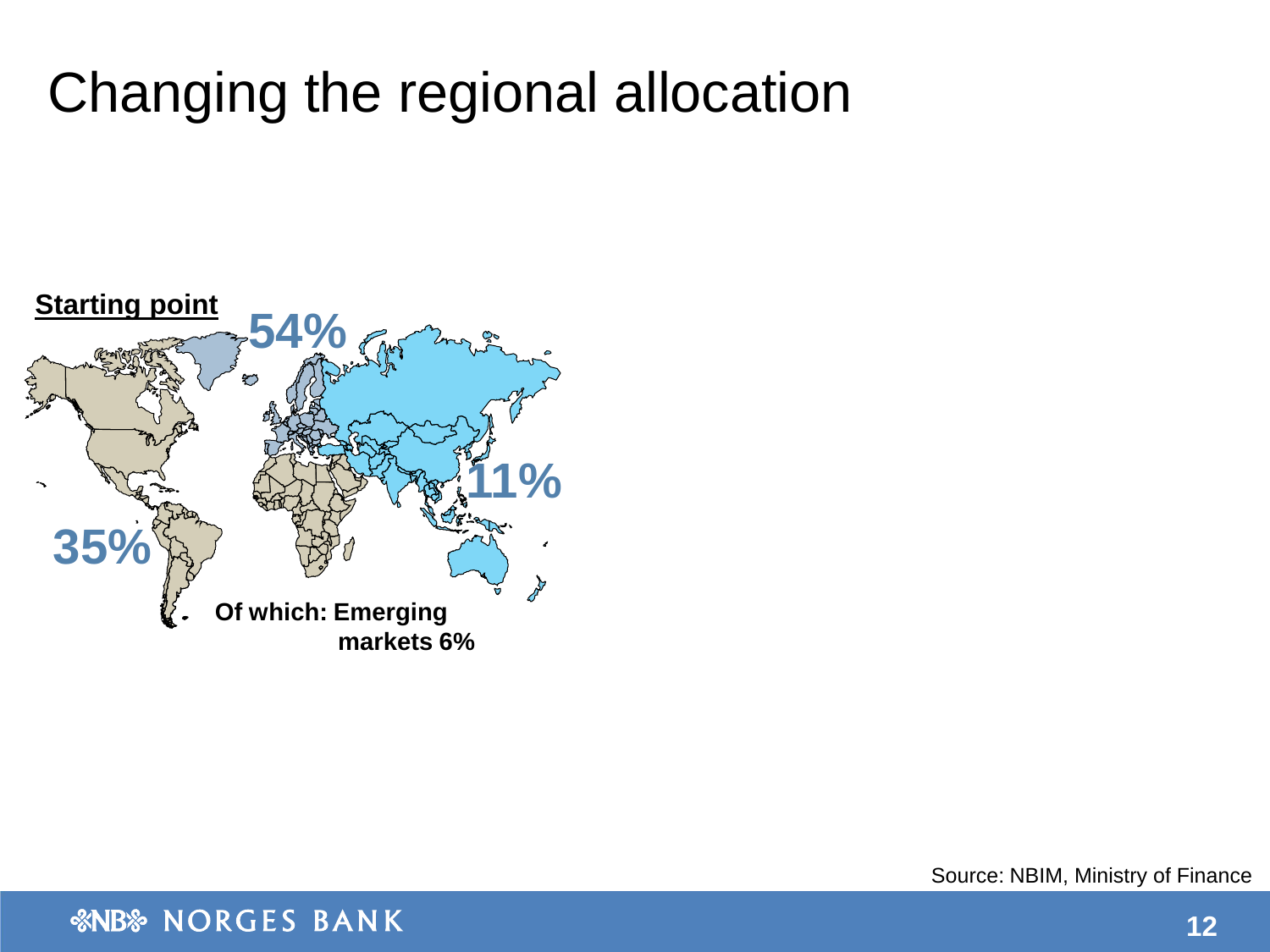## Changing the regional allocation



Source: NBIM, Ministry of Finance

*SNBS* NORGES BANK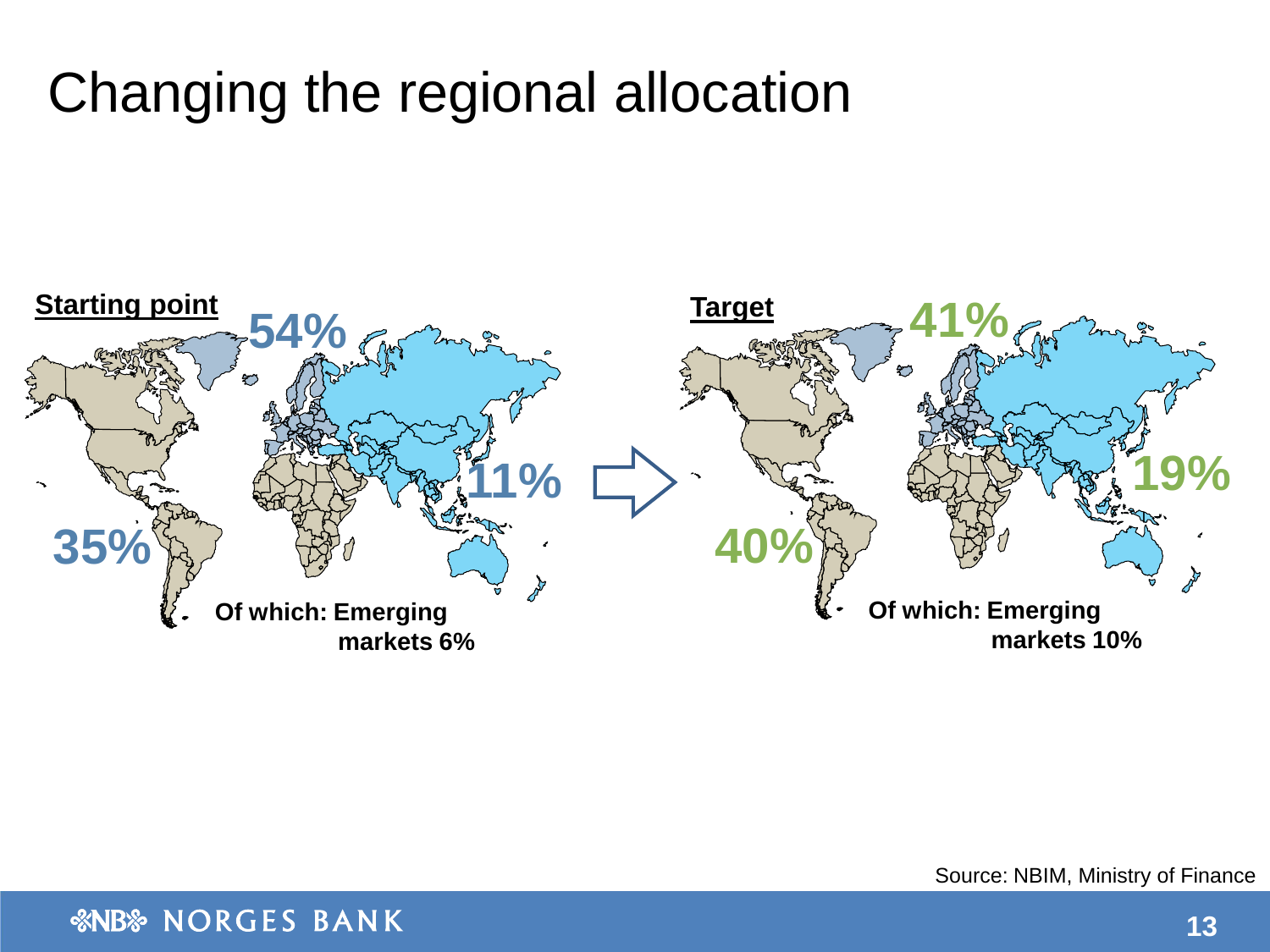## Fixed income: New benchmark